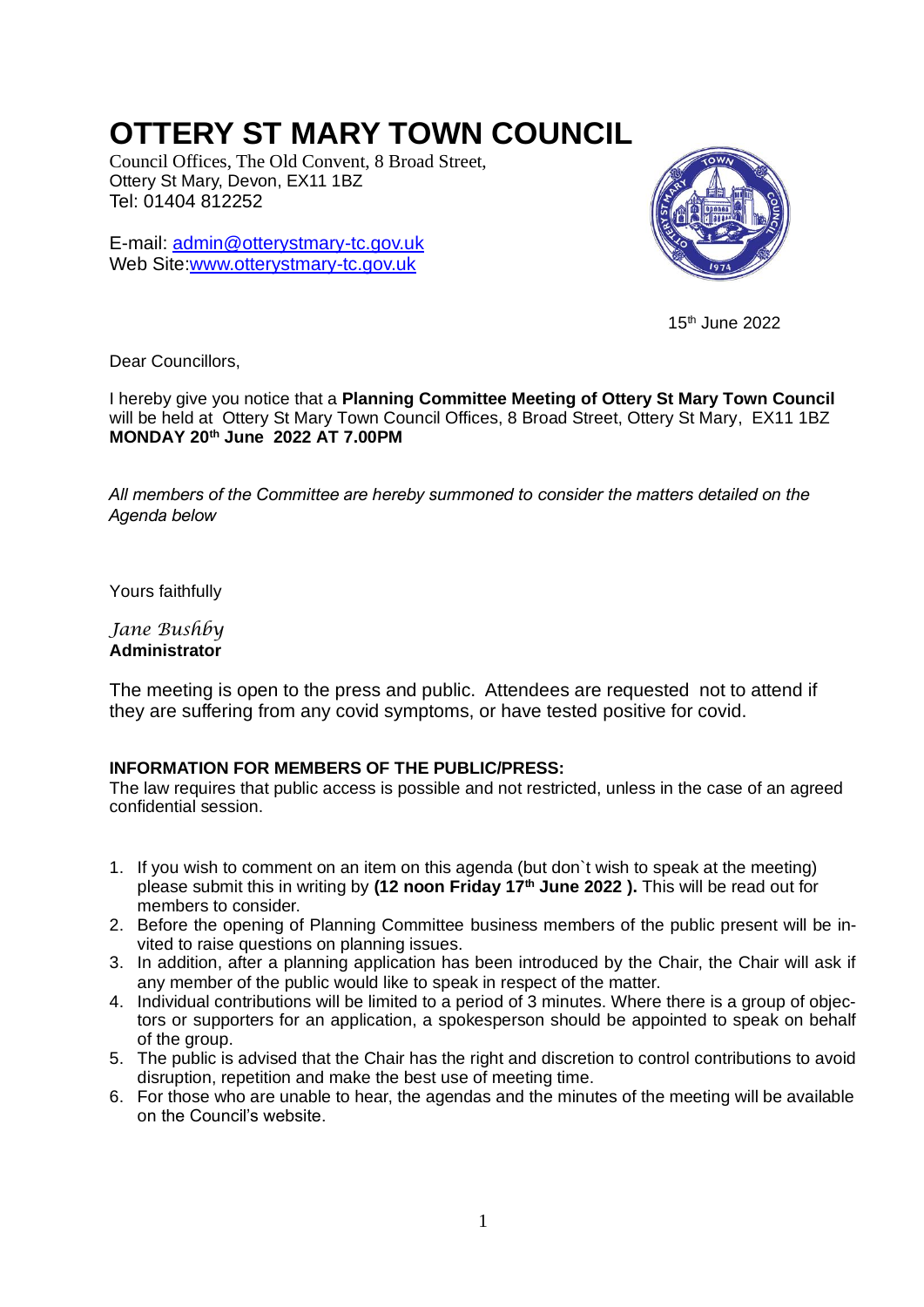**Note:** Under the Openness of Local Government Bodies Regulations 2014, any members of the public are allowed to take photographs, film and audio record the proceedings and report on all public meetings (including on social media). If you are recording the meeting, you are asked to act in a reasonable manner and not disrupt the conduct of meetings for example by using intrusive lighting, flash photography or asking people to repeat statements for the benefit of the recording. You may not make an oral commentary during the meeting. The Chair has the power to control public recording and/or reporting so it does not disrupt the meeting

**Mobile Phones, Pagers and Similar Devices** – All persons attending this meeting are required to turn off Mobile Phones, Pagers and Similar Devices. The Chair may approve an exception to this request in special circumstances

#### **A G E N D A**

1. To receive apologies for absence

2. To receive Declarations of interest for items on the Agenda and receipt of requests for new Disclosable Pecuniary Interests (DPIs) dispensations for items on the Agenda

3. In consideration of the Public Bodies (Admission to Meetings) Act 1960 (publicity would be prejudicial to the public interest by reason of the confidential nature of the business to be transacted): to agree any items to be dealt with after the public and press have been excluded

4. Reports, Correspondence and Items referred to the Committee

- a) To hold a discussion regarding the Conservation Area
- b) To discuss the response from EDDC regarding the removal of trees from Barrack Road
- 5. To approve and sign the Minutes of the Planning Committee Meeting of 31<sup>st</sup> May 2022
- 6. Planning Decisions Received

**22/0968/FUL** [76 Slade Close Ottery St Mary EX11 1SY](https://planning.eastdevon.gov.uk/online-applications/centralDistribution.do?caseType=Application&keyVal=RBBDXAGHMRW00) **Approved 22/1072/FUL** 31 Longdogs Lane, OSM, EX11 1HU **Approved**